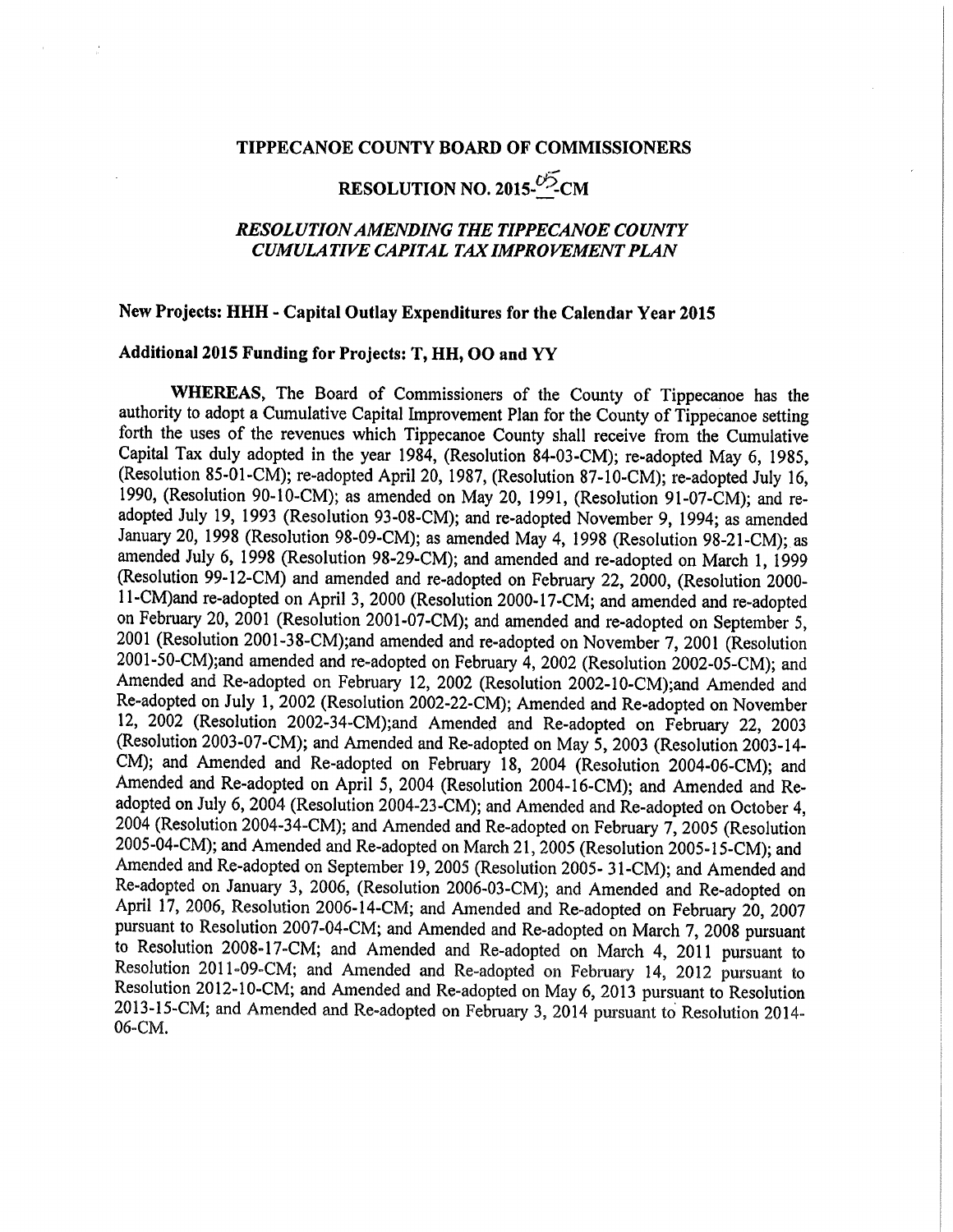WHEREAS, the Board of Commissioners desires to amend the Cumulative Capital Tax Improvement Plan to add a new Project HHH to provide funding from the Cumulative Capital Tax for departmental Capital Outlay Expenditures, and additional funding for prior projects for 2015;and

WHEREAS, The Board of Commissioners desires to authorize additional funding in 2015 for existing Projects YY - repairs, maintenance and improvements of County facilities, including Tippecanoe County Office Building, Courthouse, and 629 North Sixth Street; 00 copier leases; HH - Grant Contingency Funds; and T Capital Outlay - Information Services Computer Hardware & Software; and

NOW THEREFORE BE IT RESOLVED, that after due consideration The Board of Commissioners of the County of Tippecanoe hereby amends the Cumulative Capital Improvement Plan to add to the plan a New Project HHH - Capital Outlay Expenditures for the Calendar Year 2015, reading as follows:

# PROJECT-HHH-CAPITAL OUTLAY EXPENDITURES FOR THE CALENDAR YEAR 2015

1. Identification and General Description.

The Board of Commissioners of Tippecanoe County and the Tippecanoe County Council have determined that it would be beneficial and cost efficient for the items of capital expenditures for the various departments and offices of Tippecanoe County set forth on Exhibit 1, attached hereto and made <sup>a</sup> part hereof, totaling \$667,621;

Only those items listed herein as itemized capital expenditures for the various offices and departments and as adopted in the budget as approved by the Tippecanoe County Council in the State of Indiana will be purchased by the Board of Commissioners of the County of Tippecanoe. No transfer from one account to another account will be made by the Board of Commissioners without the formal approval of the Tippecanoe County Council.

2. Estimated Total Project Cost.

The estimated total costs for the project is \$667,621.

3. Identification of All Sources of Funds for Project.

All funds for the project will be expended from the Tippecanoe County Cumulative Capital Fund or General Fund or <sup>a</sup> combination of both.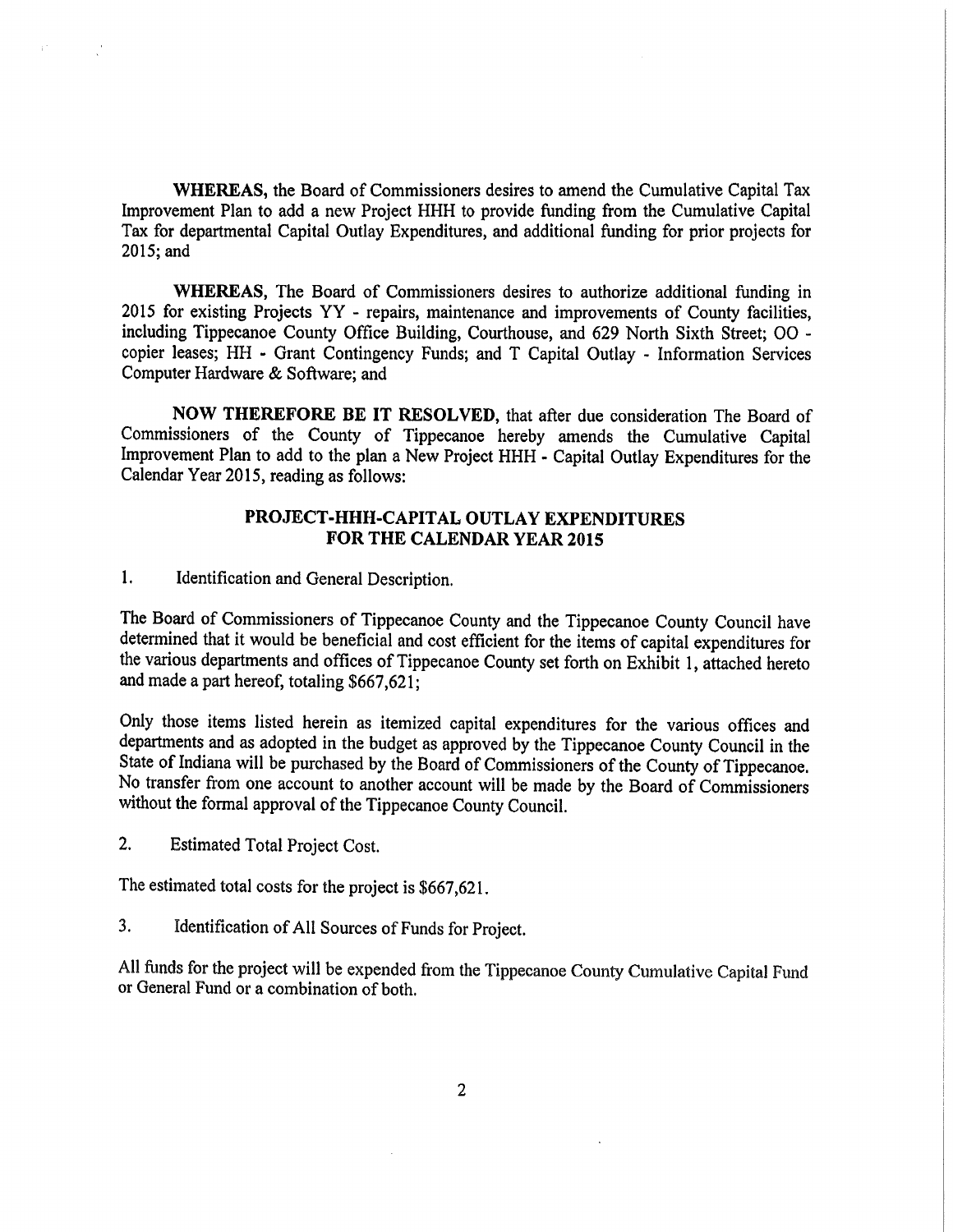BE IT FURTHER RESOLVED, that after due consideration, the Board of Commissioners hereby confirms its findings that the development and implementation of the following previously established Projects be and the same are hereby approved and that additional funding for each such Project be provided in the year 2015 in the following amounts:

| Name                                                                                     | <b>Project Number</b> | Amount    |
|------------------------------------------------------------------------------------------|-----------------------|-----------|
| <b>Copier Leases</b>                                                                     | <b>OO</b>             | \$150,000 |
| <b>Grant Contingency</b>                                                                 | HH                    | 7,500     |
| Capital Outlay - Information<br>Services Computer Hardware &<br>Software                 |                       | 295,496   |
| Annual Building Repair &<br>Maintenance Funds: TCOB,<br>Courthouse & 629 N. $6th$ Street | YY                    | 222,574   |

BE IT FURTHER RESOLVED that the ongoing and completed projects comprising the Cumulative Capital Improvement Plan as so amended be summarized as follows:

## **SUMMARY**

- PROJECT A COUNTY EXTENSION BUILDING
- PROJECT B TIPPECANOE VILLA
- PROJECT C COURT HOUSE RESTORATION
- PROJECT D FAIRGROUND IMPROVEMENTS
- PROJECT E TIPPECANOE COUNTY OFFICE BUILDING RENOVATION
- PROJECT F —- 629 OFFICE BUILDING
- PROJECT G <sup>=</sup> BUILDING AND MAINTENANCE FUNDS FOR 1998
- PROJECT H «- CAPITAL OUTLAY EXPENDITURES FOR 1998
- PROJECT I EMERGENCY MANAGEMENT CAPITAL EXPENDITURES
- PROJECT J COMMUNITY CORRECTIONS WORK RELEASE FACILITY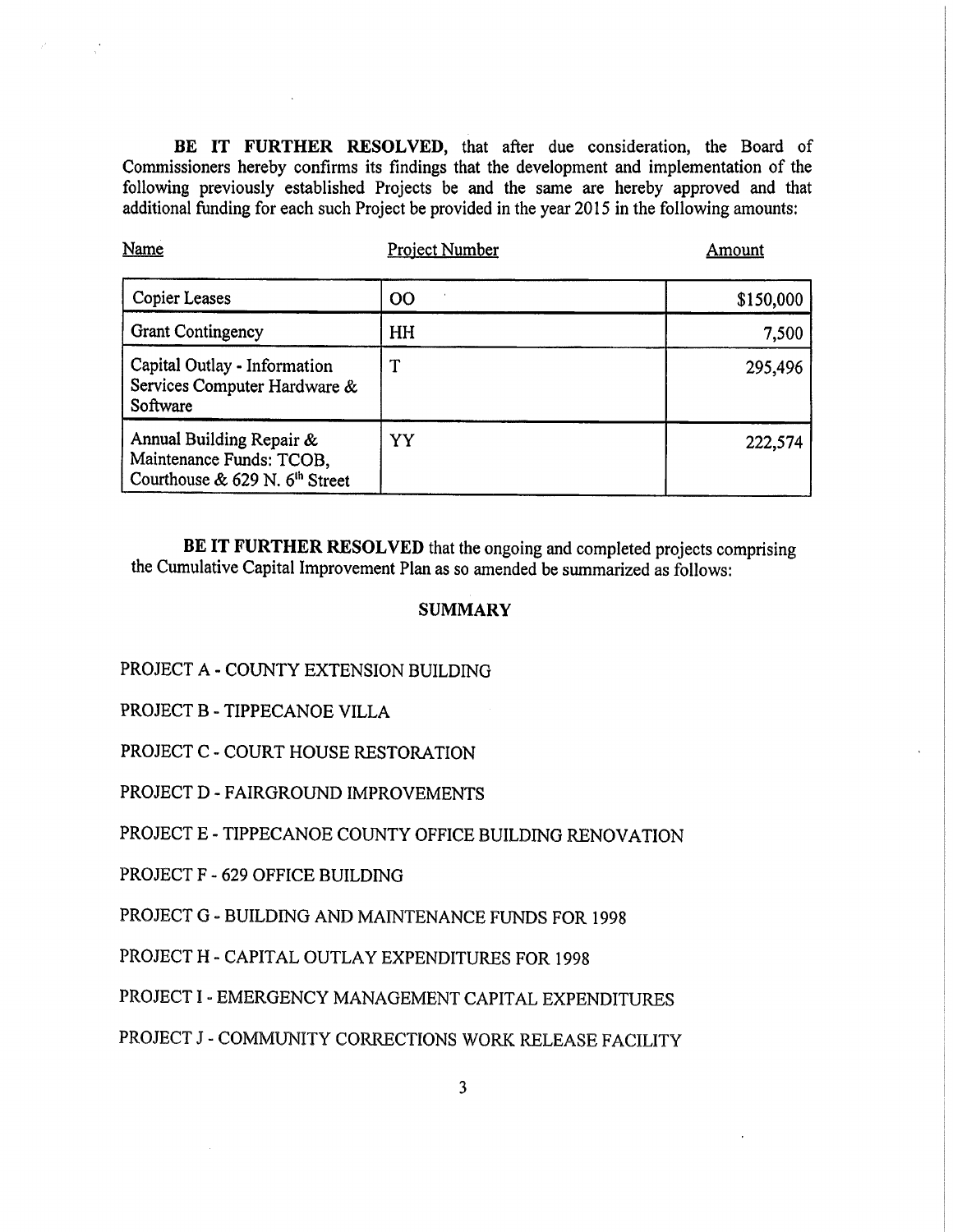# PROJECT K - CAPITAL OUTLAY EXPENDITURES FOR 1999

PROJECT L - TIPPECANOE COUNTY SHERIFF'8 DEPARTMENT VEHICLE ACQUISITIONS

PROJECT M - CAPITAL OUTLAY EXPENDITURES FOR 2000

PROJECT N -— BUILDING AND MAINTENANCE FUNDS FOR 2000

PROJECT 0 -CORONER'S MORGUE FACILITIES

Service.

PROJECT P -TIPPECANOE SUPERIOR COURT NO. 6

PROJECT Q - JAIL ADDITION FEASIBILITY STUDY

PROJECT R - BUILDING AND MAINTENANCE FUNDS FOR 2001

PROJECT S - CAPITAL OUTLAY EXPENDITURES FOR 2001

PROJECT T - CAPITAL OUTLAY FOR INFORMATION SERVICES COMPUTER AND HARDWARE AND SOFTWARE

PROJECT U - PARKING GARAGE MAINTENANCE FUNDS

PROJECT V - COURTHOUSE SECURITY CAPITAL EXPENDITURES

PROJECT W - VOTING MACHINES

PROJECT X - CAPITAL OUTLAY EXPENDITURES FOR 2002

PROJECT AA .. BUILDING AND MAINTENANCE FUNDS FOR 2002

PROJECT BB - NEW FILING SYSTEM FOR SUPERIOR COURT 5

PROJECT CC - REMODELING AND FURNISHING OF OFFICES IN TCOB AND 629 BUILDING

PROJECT DD =- 779 CORDALE ROAD SHERIFF'S STORAGE FACILITY

PROJECT EE - REPAIR AND REPLACEMENT OF TCOB AND COURTHOUSE AIR CONDITIONING EQUIPMENT

PROJECT FF - REPAIR AND REPLACEMENT OF TIPPECANOE SUPERIOR COURT IV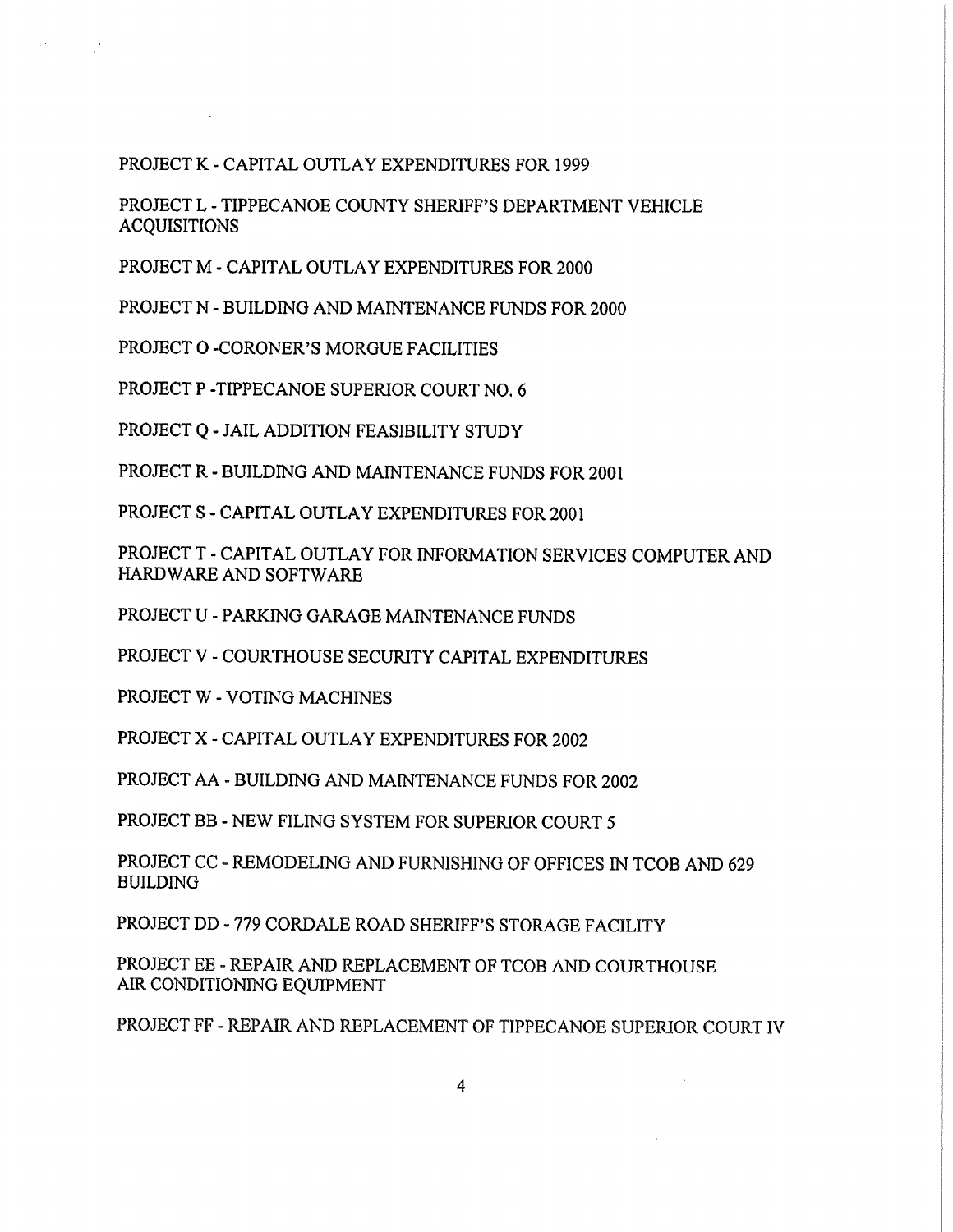SOUND RECORDING SYSTEM

PROJECT GG - CAPITAL OUTLAY EXPENDITURES FOR CALENDAR YEAR 2003

PROJECT HH - GRANT CONTINGENCY FUND;

PROJECT II - SPECIAL REPAIR, MAINTENANCE AND CONSTRUCTION OF INTERIOR IMPROVEMENTS IN COUNTY BUILDINGS

PROJECT JJ - MITS SYSTEM HARDWARE ACQUISITION, ADMINISTRATION AND OPERATION.

PROJECT KK -— 2003 TCOB, COURTHOUSE AND 629 BUILDING - BUILDING AND MAINTENANCE FUNDS

PROJECT LL <sup>~</sup> CLERKS MAILROOM EQUIPMENT

PROJECT MM - LEONA BRIER ENVIRONMENTAL EDUCATION CENTER ROOF REPLACEMENT

PROJECT NN - FIRING RANGE

PROJECT 00 - COPIER LEASES

PROJECT PP - CAPITAL OUTLAY EXPENDITURES FOR CALENDAR YEAR 2004

PROJECT QQ - CAPITAL OUTLAY EXPENDITURES FOR CALENDAR YEAR 2005

PROJECT RR - ROSS CAMP CLASSROOM ROOF

PROJECT SS - COUNTY WEBSITE PROJECT

PROJECT TT -COMPUTER NETWORK INFRASTRUCTURE WIRING PROJECT

PROJECT UU <sup>=</sup> TIPPECANOE COUNTY JAIL HVAC REPAIRS

PROJECT VV - ANNUAL MAINTENANCE OF EMERGENCY MANAGEMENT EQUIPMENT

PROJECT WW - CAPITAL OUTLAY EXPENDITURES FOR CALENDAR YEAR 2006

PROJECT XX « CAPITAL OUTLAY EXPENDITURES FOR CALENDAR YEAR 2007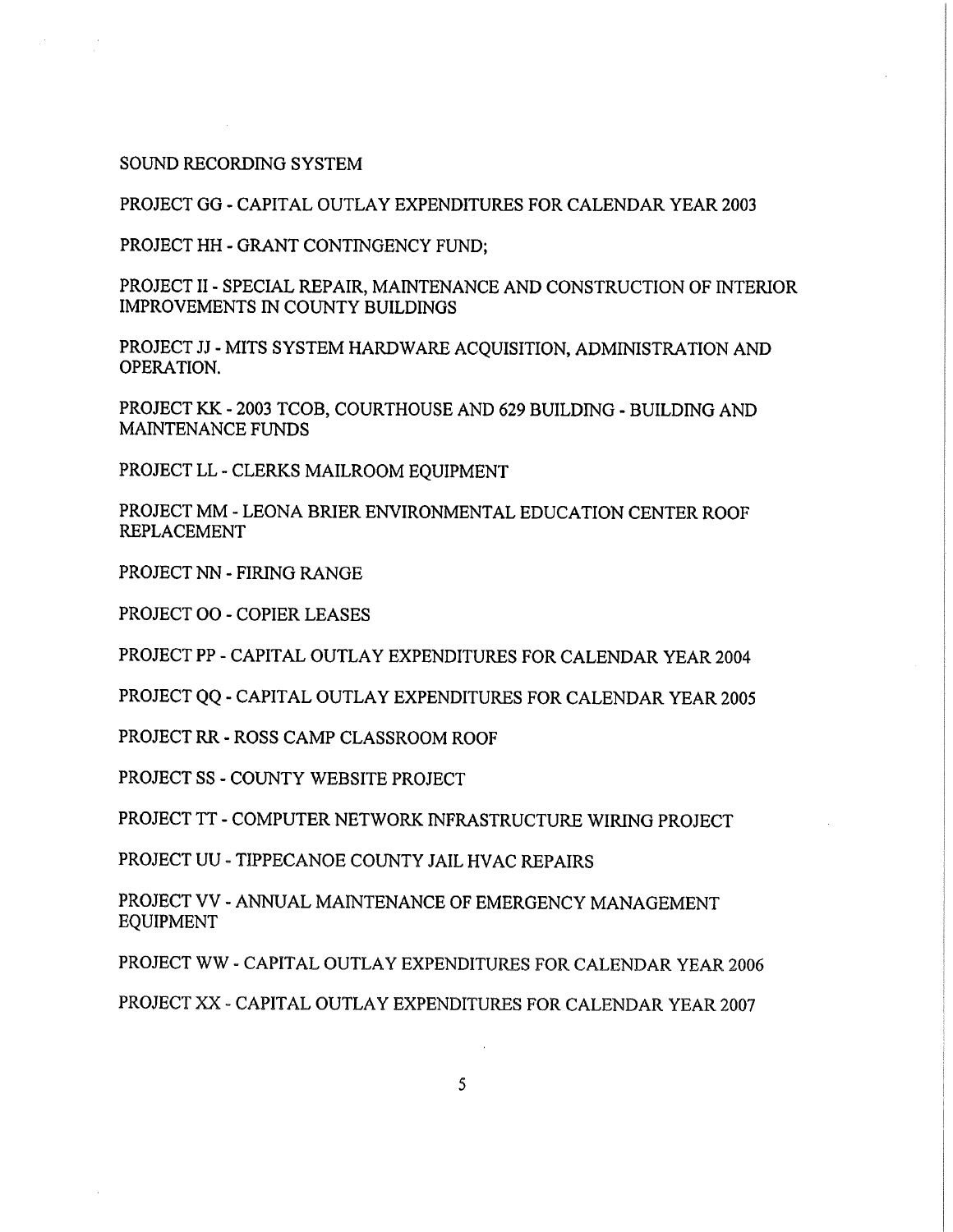PROJECT YY ANNUAL TCOB, COURTHOUSE AND 629 BUILDING - BUILDING AND MAINTENANCE FUNDS

PROJECT AAA - CAPITAL OUTLAY EXPENDITURES FOR CALENDAR YEAR 2008 PROJECT BBB - CAPITAL OUTLAY EXPENDITURES FOR CALENDAR YEAR 2009 PROJECT CCC — CAPITAL OUTLAY EXPENDITURES FOR CALENDAR YEAR 2010 PROJECT DDD - CAPITAL OUTLAY EXPENDITURES FOR CALENDAR YEAR 2011 PROJECT EEE - CAPITAL OUTLAY EXPENDITURES FOR CALENDAR YEAR 2012 PROJECT FFF - CAPITAL OUTLAY EXPENDITURES FOR CALENDAR YEAR 2013 PROJECT GGG - CAPITAL OUTLAY EXPENDITURES FOR CALENDAR YEAR 2014 PROJECT HHH - CAPITAL OUTLAY EXPENDITURES FOR CALENDAR YEAR 2015

Presented to the Board of Commissioners of Tippecanoe County, Indiana, and adopted this  $5<sup>th</sup>$  day of  $JHW/4eV$ , 2015.

BOARD OF COMMISSIONERS OF TIPPECANOE COUNTY

Tracy Brown

Thomas Murtaug

David Byers

ATTEST:

t Plantenga. Auditor  $\alpha$ f) Tippecanoe County